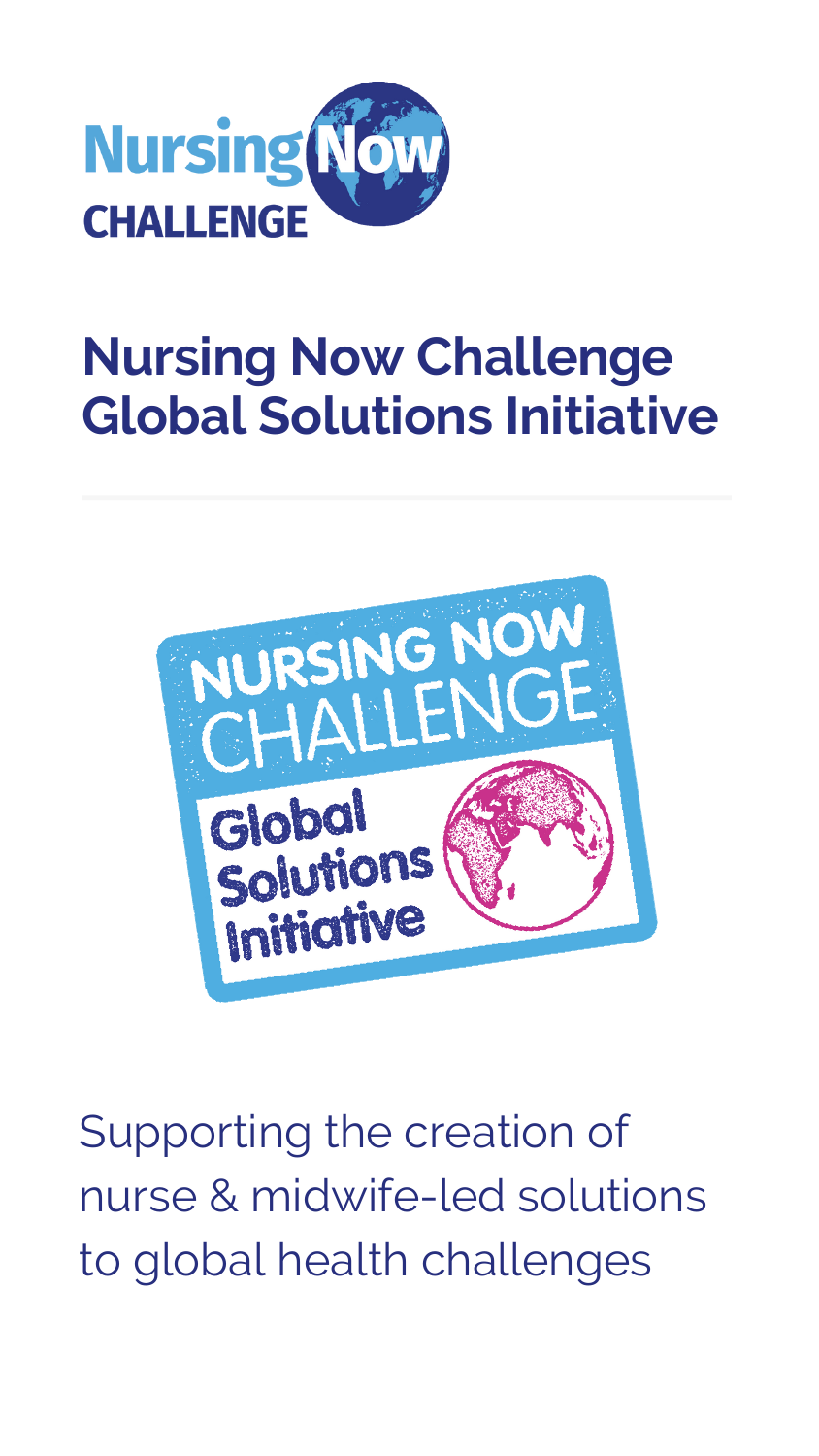**The challenge:** Develop a solution that tackles the misuse and overuse of antibiotics.

**Purpose**: To elevate the voices and perspectives of nurses and midwives and provide nurses and midwives around the world with the opportunity to collaborate and develop solutions to the challenges they face today.

# **Guidelines**

**How to get started:** You are encouraged to participate in a launch webinar which will take place on **23rd February at 3 pm (GMT)**.

During this webinar, you will receive detailed information about the theme of this challenge and the context within which it is set, guidance on developing your ideas, and key dates.

As with all Nursing Now Challenge Global Solutions Initiatives, you are required to prepare a short concept note which provides key information about you and your ideas.

Your concept note should be submitted by **30th May to info@nursingnow.global**

 $\begin{picture}(20,20) \put(0,0){\line(1,0){10}} \put(15,0){\line(1,0){10}} \put(15,0){\line(1,0){10}} \put(15,0){\line(1,0){10}} \put(15,0){\line(1,0){10}} \put(15,0){\line(1,0){10}} \put(15,0){\line(1,0){10}} \put(15,0){\line(1,0){10}} \put(15,0){\line(1,0){10}} \put(15,0){\line(1,0){10}} \put(15,0){\line(1,0){10}} \put(15,0){\line(1$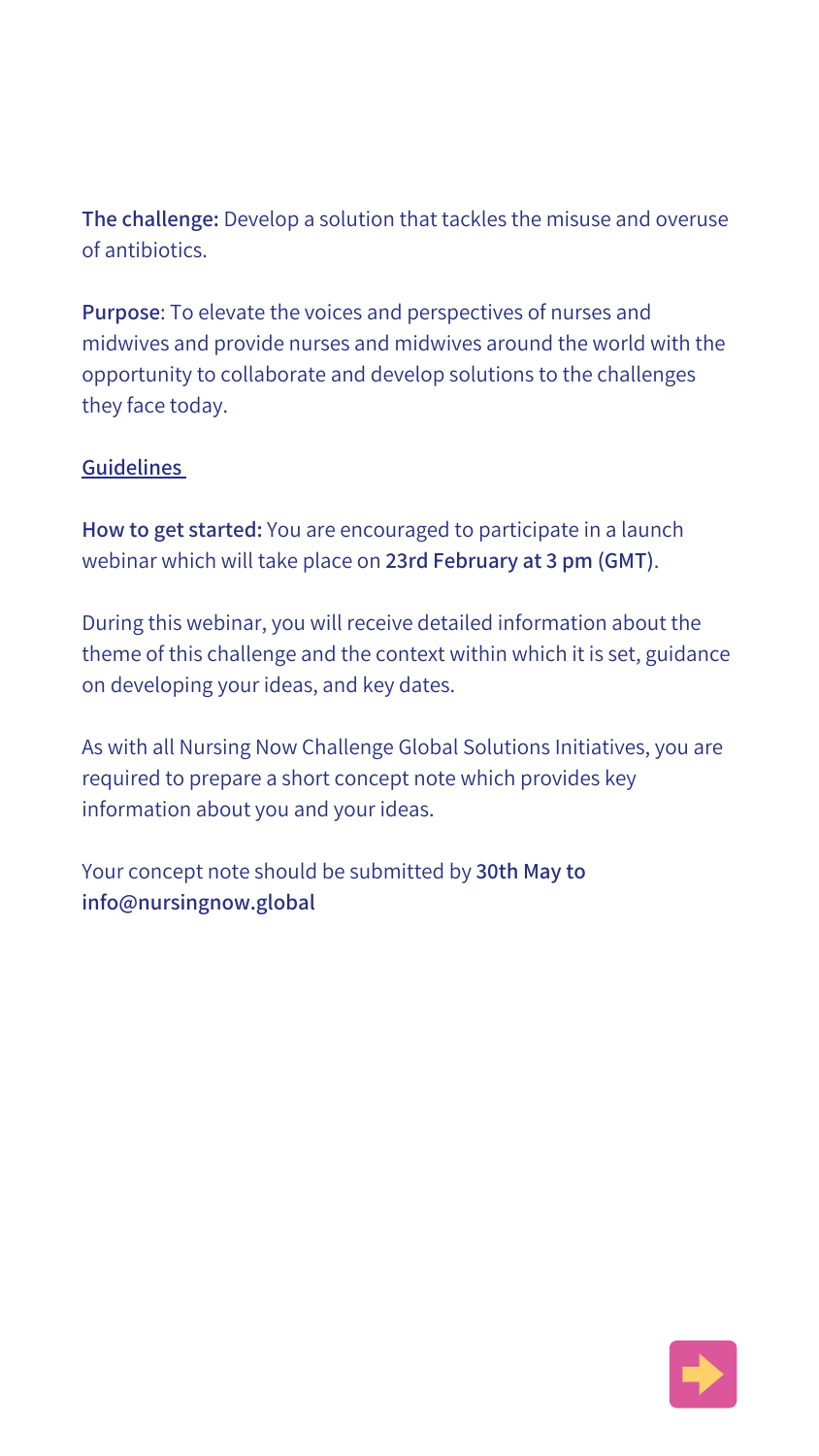- Personal information
- Name, job title and employer name
- Location
- Contact details including your email address

- Describe the issues related to antimicrobial resistance in your country or region.
- Discuss the impact of antimicrobial resistance on your nursing/ midwifery practice.
- Outline the ways in which your experience could be used as a catalyst for change.

- Describe your solution and the ways that your solution will improve the situation in your country/ globally.
- Explain how your experience has helped you to develop this idea.

- How will you address the challenges that you have identified?
- How will your solution improve outcomes and benefit patients and/or the target community?
- What makes your solution innovative? Include details of any digital platforms to be used
- Who is needed in order to bring this to life including financial considerations?
- Have you already identified and engaged with stakeholders to discuss your ideas?
- How would you spread the word and encourage wider uptake of this approach?
- Does your solution support the leadership development of earlycareer nurses and/ or midwives? If yes, please explain how.
- How would you evaluate the impact and success of your solution?



# **What should your concept note include?**

### **Context**

# **Your functional solution to the identified challenge**

Please ensure that you answer the following questions in your description…